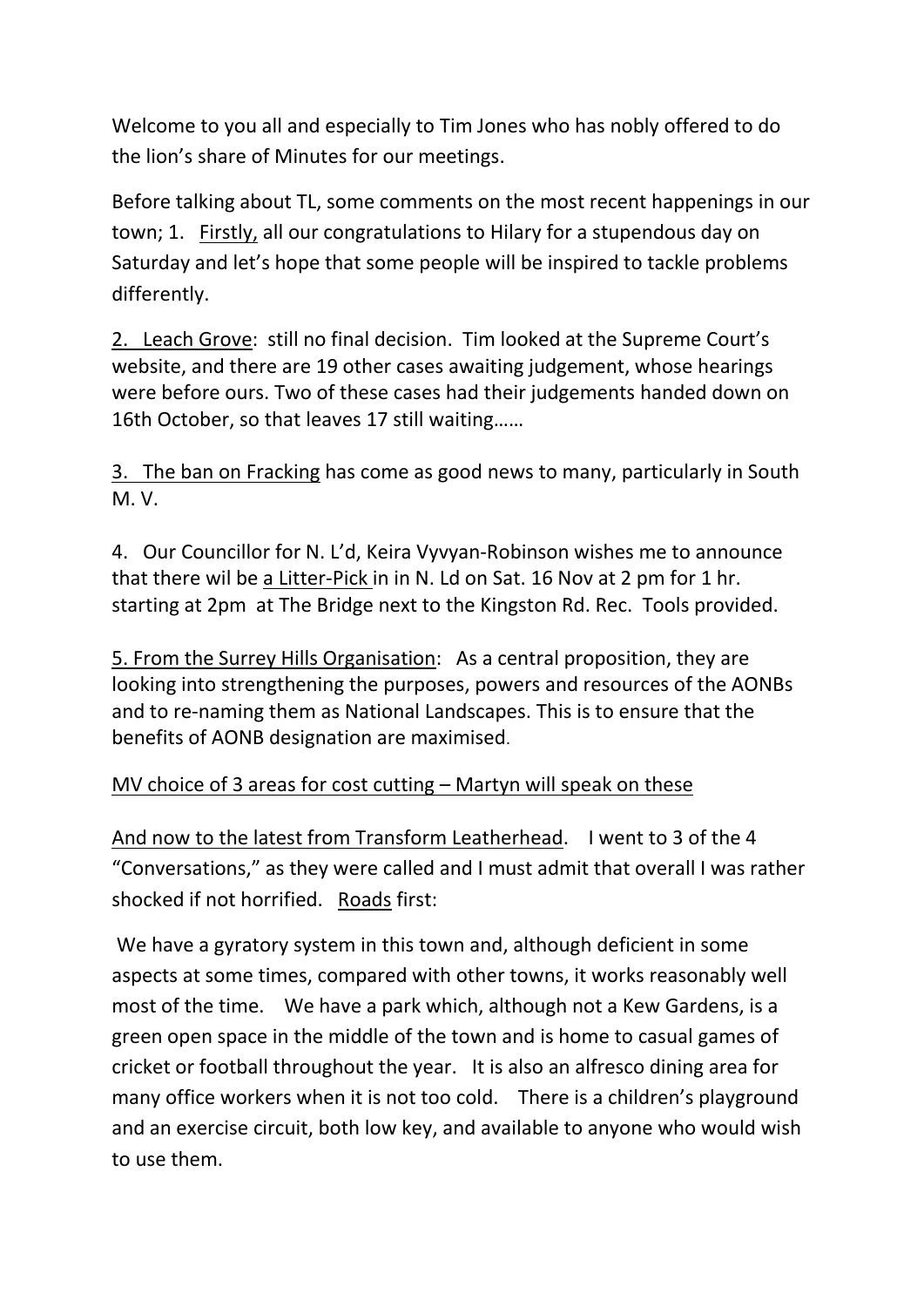IN COMPARISON WITH THIS PERFECTLY ACCEPTABLE, CURRENT ARRANGEMENT, TRANSFORM PROPOSE TO CLOSE BULL HILL BETWEEN THE MARKS AND SPENCER GARAGE AND LIDL AND, INSTEAD, TO DRIVE A NEW ROAD THROUGH THE PARK PARALLEL TO AND ADJACENT TO THE RAILWAY LINE. WHATS LEFT OF THE PARK AFTER THEY HAVE DONE THIS WILL BE COVERED BY THE CONSTRUCTION OF SOME 450 FLATS. THE OVERBEARING CLAIRE/JAMES HOUSE ONLY PROPOSES THE CONSTRUCTION OF SOME 40 FLATS. THE PARK WILL HAVE TO ACCOMMODATE 11X THAT NUMBER!

There are also plans to re-route the path from the station that leads to North Street so that it finishes opposite Leret Way. This is uphill from North Street and will be very difficult for many people. Now **Parking**:

The PROPOSAL to REMOVE parking in the High Street IS BASED ON A 75% MAJORITY OF A TRANSFORM SURVEY THAT ONLY RECEIVED APPROX 300 RESPONSES. YET THE PETITION FOR AN EXTENSION OF HIGH STREET PARKING HOURS, ORGANISED BY ONE OF OUR MEMBERS, WAS SIGNED BY AROUND 100 BUSINESSES AND 1200 RESIDENTS. HOW PERVERSE CAN IT BE TO FAVOUR A PROPOSAL SUPPORTED BY about 230+ nameless people (NO NAMES/ADDRESSES WERE ASKED FOR), over that supported and signed by 1300 PEOPLE all of whom live and work in Leatherhead?

*Turning now to the town itself, or, in modern parlance, "The Shopping Experience:" the plans that were first put forward in 2015-16 indicated a focus on "larger high street names". Many people greeted this enthusiastically and so the Planners tried to encompass that sort of thing. But, then came the dramatic downturn in retail and much that had appeared on the Artist's impression photos had to be shelved and the focus for retail has now fallen on the Swan Centre only.* 

At first sight, I had thought that the ideas for the Swan Centre seemed MORE SENSIBLE, but further thought and examination has revealed, as I see it, some major flaws: To completely eradicate the shop currently called Book Potato (so as to widen the ALREADY WIDE ENTRANCE TO THE MALL), and to shorten all the other SHOPS from there up to Next would seem, to me, to be throwing away a great deal of VALUABLE RETAIL SPACE FOR THE PROBLEMATIC and uncertain BENEFIT THAT THE SMALLER UNITS THEREBY CREATED MIGHT offer.